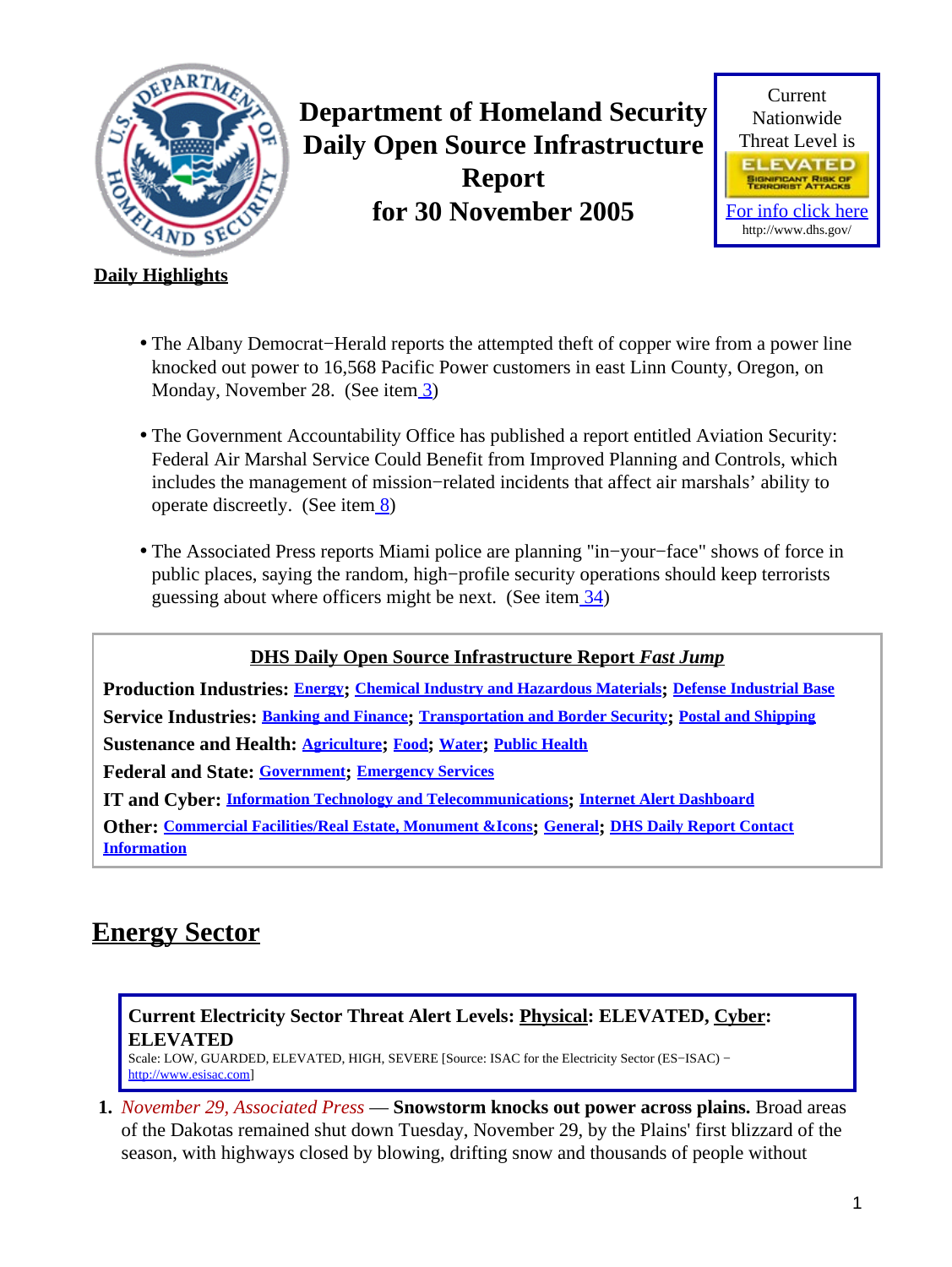electricity as temperatures hit the low teens. Utility officials estimated that 50,000 customers were blacked out across eastern South Dakota on Tuesday, and many communities in North Dakota also had no electricity. Power companies in North Dakota said it could take days to restore power because the storm tore down major transmission lines. Utility crews were out early Tuesday working to restore electricity in northwestern Minnesota. Source[: http://www.washingtonpost.com/wp−dyn/content/article/2005/11](http://www.washingtonpost.com/wp-dyn/content/article/2005/11/29/AR2005112900095.html) [/29/AR2005112900095.html](http://www.washingtonpost.com/wp-dyn/content/article/2005/11/29/AR2005112900095.html)

**2.** *November 29, The Christian Science Monitor* — **Natural gas supplies in much of the U.S. could be affected by cold winter weather.** The eastern half the United States confronts the possibility that harshly cold weather this winter will lead to restrictions of natural gas supplies. In some places −− areas heavily dependent on natural gas to produce electricity −− the prospect of rolling blackouts is much higher than in previous winters. Any natural gas cutoffs would primarily affect electric power plants and factories fueled by gas, not homes, and be most likely in the Northeast. If cold deepens for prolonged periods, the likelihood of interrupted natural gas supplies rises to 30 percent in the Northeast and to 10 percent as far south as Florida and as far west as Missouri, according to a recent report by the Interstate Natural Gas Association of America (INGAA), a trade association representing gas pipeline companies. If winter temperatures plummet for long, natural gas supplies could be quickly depleted, leading to a power crunch in some regions and soaring prices across a wider area, experts say. "By no stretch of the imagination is this only going to impact New England," says energy expert Richard Levitan. "The Southeast, Pennsylvania, New Jersey, Maryland, and New York, they're all going to feel this," said Levitan.

INGAA report: [http://www.ingaa.org/Documents/HurricaneRecoveryReport\\_11−09 −05.pdf](http://www.ingaa.org/Documents/HurricaneRecoveryReport_11-09-05.pdf) Source[: http://www.csmonitor.com/2005/1129/p01s02−usec.html](http://www.csmonitor.com/2005/1129/p01s02-usec.html)

<span id="page-1-0"></span>**3.** *November 29, Albany Democrat−Herald (OR)* — **Attempted theft leads to power outage.** The attempted theft of copper wire from a power line knocked out power to 16,568 Pacific Power customers in east Linn County, OR, on Monday, November 28, said company spokesperson Doris Johnston. Someone attempted to pull a copper grounding line from a power pole around 10 p.m., said Johnston. Using a vehicle to pull the grounding line, someone pulled the power pole, which carried a transmission line, into a main line, causing the outage. Power was restored within minutes. Police are investigating the incident. Source[: http://www.dhonline.com/articles/2005/11/29/news/local/news0 9.txt](http://www.dhonline.com/articles/2005/11/29/news/local/news09.txt)

[[Return to top](#page-0-1)]

# <span id="page-1-1"></span>**Chemical Industry and Hazardous Materials Sector**

**4.** *November 27, News Channel 5 (OH)* — **Ammonia leak forces residents from homes in Ohio.** An ammonia leak forced residents from their homes in Wadsworth in Medina County, OH, Sunday, November 27. Officers said 50 people had to be evacuated from their homes at about 1 p.m. EST after a leak was found coming from a downtown business. Police, fire and Hazmat teams responded, found the leak and immediately worked to repair the line. Wadsworth Fire Chief Ralph Copley said it a weak spot in one of the lines was to blame for the leak. Source[: http://www.newsnet5.com/news/5412609/detail.html](http://www.newsnet5.com/news/5412609/detail.html)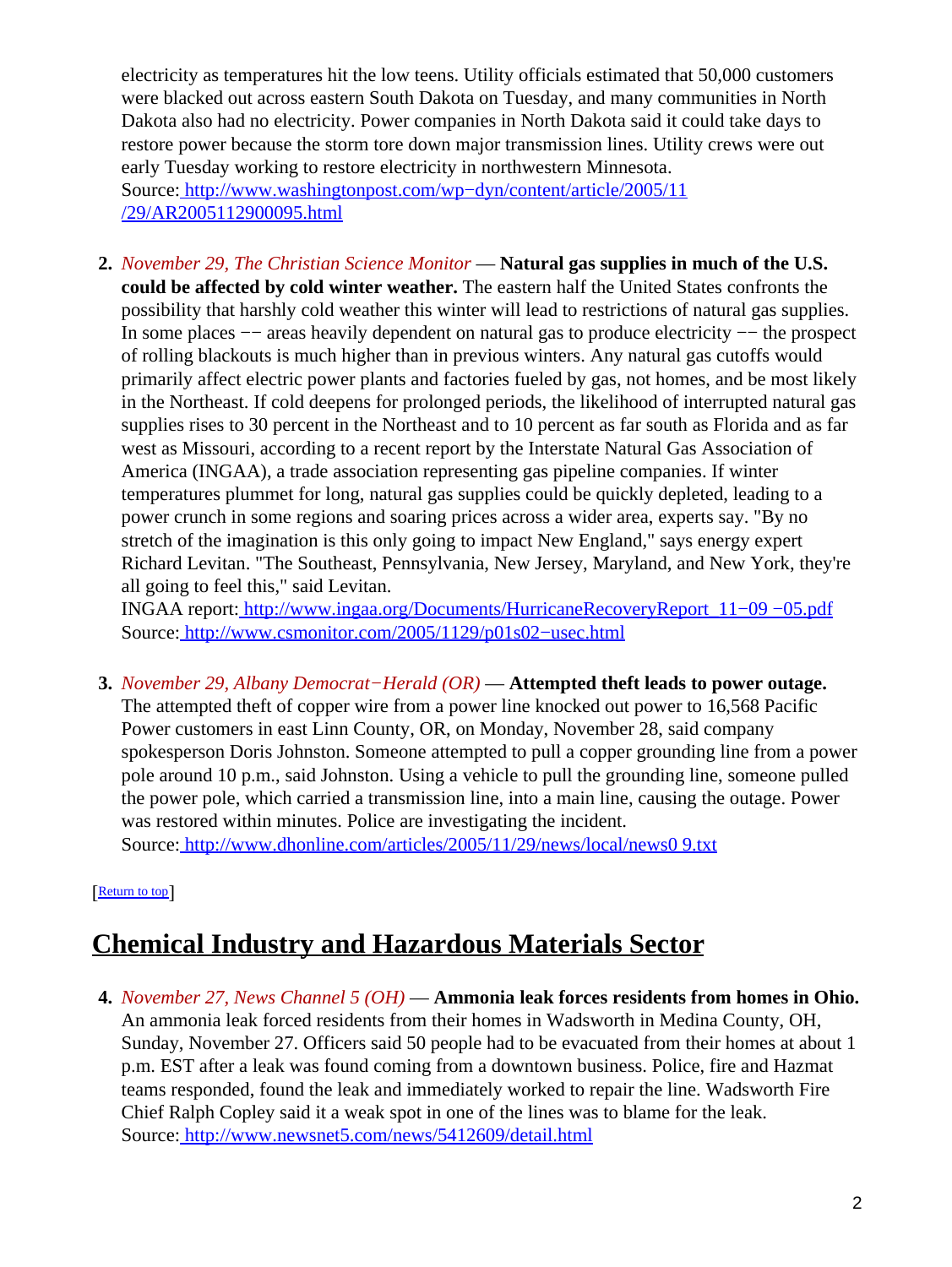## <span id="page-2-0"></span>**Defense Industrial Base Sector**

**5.** *November 29, Defense Industry Daily* — **Canada unveils national aerospace industry strategy.** The Canadian government has released the National Aerospace and Defense Strategic Framework, a 20−year vision aimed at helping Canada's leaders in the aerospace, defense and space sectors identify where and how they can be globally competitive. The document is the result of the Canadian Aerospace Partnership process that began in April 2005 among industry, regional and national government, academia, and labor. The report addresses both global aerospace industry trends, and matters specific to Canada's situation. A strength listed for the industry in Canada is its ties to U.S. industry via agreements, subsidiaries, and geography. Over the past 10 years, more than 70 percent of Canada's aerospace exports have gone to the U.S. National Aerospace and Defense Strategic Framework: [http://strategis.ic.gc.ca/epic/internet/inad−ad.nsf/vwapj/ae rospace−e.pdf/\\$file/aerospace−e.pdf](http://strategis.ic.gc.ca/epic/internet/inad-ad.nsf/vwapj/aerospace-e.pdf/$file/aerospace-e.pdf) Source[: http://www.defenseindustrydaily.com/2005/11/canada−unveils−n](http://www.defenseindustrydaily.com/2005/11/canada-unveils-national-aerospace-industry-strategy/index.php#more)

[ational−aerospace−industry−strategy/index.php#more](http://www.defenseindustrydaily.com/2005/11/canada-unveils-national-aerospace-industry-strategy/index.php#more)

[[Return to top](#page-0-1)]

## <span id="page-2-1"></span>**Banking and Finance Sector**

- **6.** *November 29, Finextra Research* — **Online brokerage affected by computer hacker.** Online brokerage Scottrade is warning customers that their personal financial details may have been compromised due to a security breach at its e−payments services provider Troy Group. Scottrade has not disclosed how many of its 1.3 million customers had been affected, but it says the breach mainly affects clients who use its eCheck Secure service to transfer funds from their bank account to their online brokerage accounts. California−based Troy Group reported on October 25 that a computer hacker had compromised its e−Check servers and that it had filed a report of the crime with the FBI. In a letter to customers, Scottrade says as a result of the breach "some of your personal information, including your name, driver's license or state ID number, date of birth, phone number, bank name, bank code, bank number, bank routing number, bank account number and Scottrade account number may have been compromised." Last month Scottrade said it was implementing two−way two−factor authentication technology in a bid to protect its customers from Internet fraud and identity theft. Source[: http://www.finextra.com/fullstory.asp?id=14584](http://www.finextra.com/fullstory.asp?id=14584)
- **7.** *October 24, Government Accountability Office* — **GAO−06−19: Terrorist Financing: Better Strategic Planning Needed to Coordinate U.S. Efforts to Deliver Counter−Terrorism Financing Training and Technical Assistance Abroad (Report).** Terrorist groups need significant amounts of money to organize, recruit, train, and equip adherents. U.S. disruption of terrorist financing can raise the costs and risks and impede their success. This report (1) provides an overview of U.S. government efforts to combat terrorist financing abroad and (2) examines U.S. government efforts to coordinate training and technical assistance. The Government Accountability Office (GAO) also examined specific accountability issues the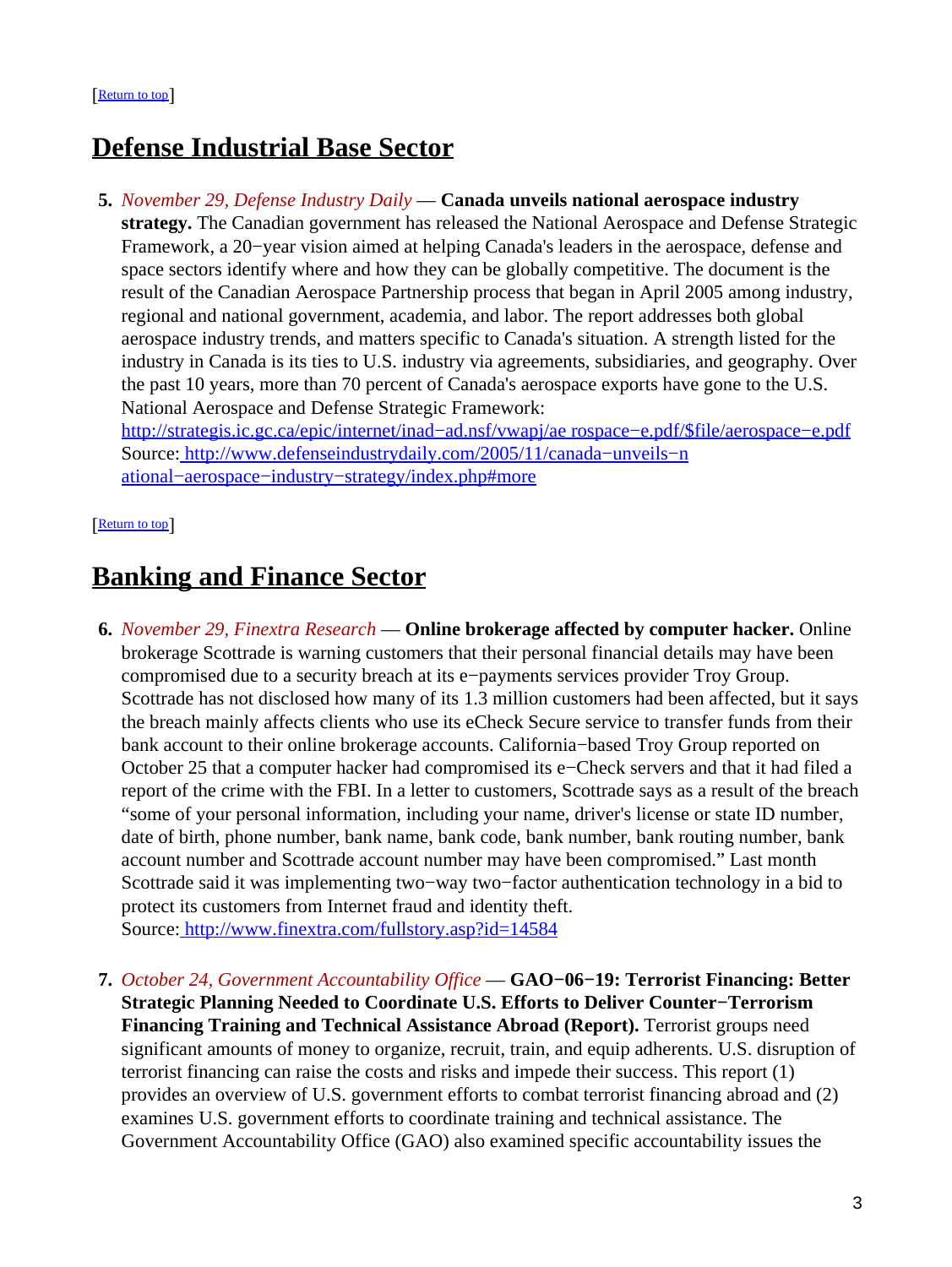Department of the Treasury faces in its efforts to block terrorists' assets held under U.S. jurisdiction. GAO recommends that the Secretaries of State and the Treasury implement an integrated strategic plan and a Memorandum of Agreement for the delivery of training and technical assistance. Congress should also consider requiring the Secretaries of State and the Treasury to report the status of that implementation. State disagreed with our recommendations for an integrated strategy and Memorandum of Agreement. Treasury did not directly address these recommendations. While Treasury did not disagree with implementing an integrated strategic plan, it limited the plan's coverage to priority countries. GAO makes additional recommendations to Treasury concerning Treasury's terrorist asset blocking efforts with which Treasury did not agree.

Highlights:<http://www.gao.gov/highlights/d0619high.pdf> Source[: http://www.gao.gov/new.items/d0619.pdf](http://www.gao.gov/new.items/d0619.pdf)

[[Return to top](#page-0-1)]

### <span id="page-3-1"></span>**Transportation and Border Security Sector**

<span id="page-3-0"></span>**8.** *November 29, Government Accountability Office* — **GAO−06−203: Aviation Security: Federal Air Marshal Service Could Benefit from Improved Planning and Controls (Report).** The U.S. Federal Air Marshal Service (FAMS) has undergone a number of changes in recent years, including a 2003 transfer from the Transportation Security Administration (TSA) to the U.S. Immigration and Customs Enforcement Bureau (ICE), and a 2005 transfer from ICE back to TSA. A key aspect of federal air marshals' operating procedures is the discreet movement through airports as they check in for their flight, transit−screening checkpoints, and board the aircraft. This report discusses FAMS's (1) transfer to ICE and key practices that could facilitate its return to TSA, and (2) management of mission−related incidents that affect air marshals' ability to operate discreetly. The Government Accountability Office (GAO) recommends that the Secretary of the Department of Homeland Security (DHS) adopt key practices for successful mergers and transformations, to include developing an overall strategy with implementation goals and milestones and a communication strategy. GAO is also recommending that the Secretary direct FAMS to improve management controls for recording, tracking, and addressing mission incidents and communicating the outcome of actions taken to address them. DHS reviewed a draft of this report and agreed with GAO's findings and recommendations.

Highlights:<http://www.gao.gov/highlights/d06203high.pdf> Source[: http://www.gao.gov/cgi−bin/getrpt?GAO−06−203](http://www.gao.gov/cgi-bin/getrpt?GAO-06-203)

**9.** *November 29, Associated Press* — **Delta CFO says \$3 billion turnaround plan needed for airline's survival.** Delta Air Lines, which lost \$2.6 billion in the first nine months of this year, needs the \$3 billion in annual cost savings from its reorganization plan to survive, chief financial officer Edward Bastian told a bankruptcy court on Monday, November 28. "In my opinion it (the cost reduction plan) is absolutely necessary," Bastian told the court during the third day of a hearing on a Delta request to void its contract with pilots and impose \$325 million in wage cuts. The Air Line Pilots Association, the union representing the pilots, has offered \$90.7 million in concessions and has threatened a strike if the court grants Delta's request. Atlanta−based Delta is seeking cuts from its pilots to help offset rising fuel costs and the impact of stiff competition from low−fare competitors. Delta, which filed for Chapter 11 on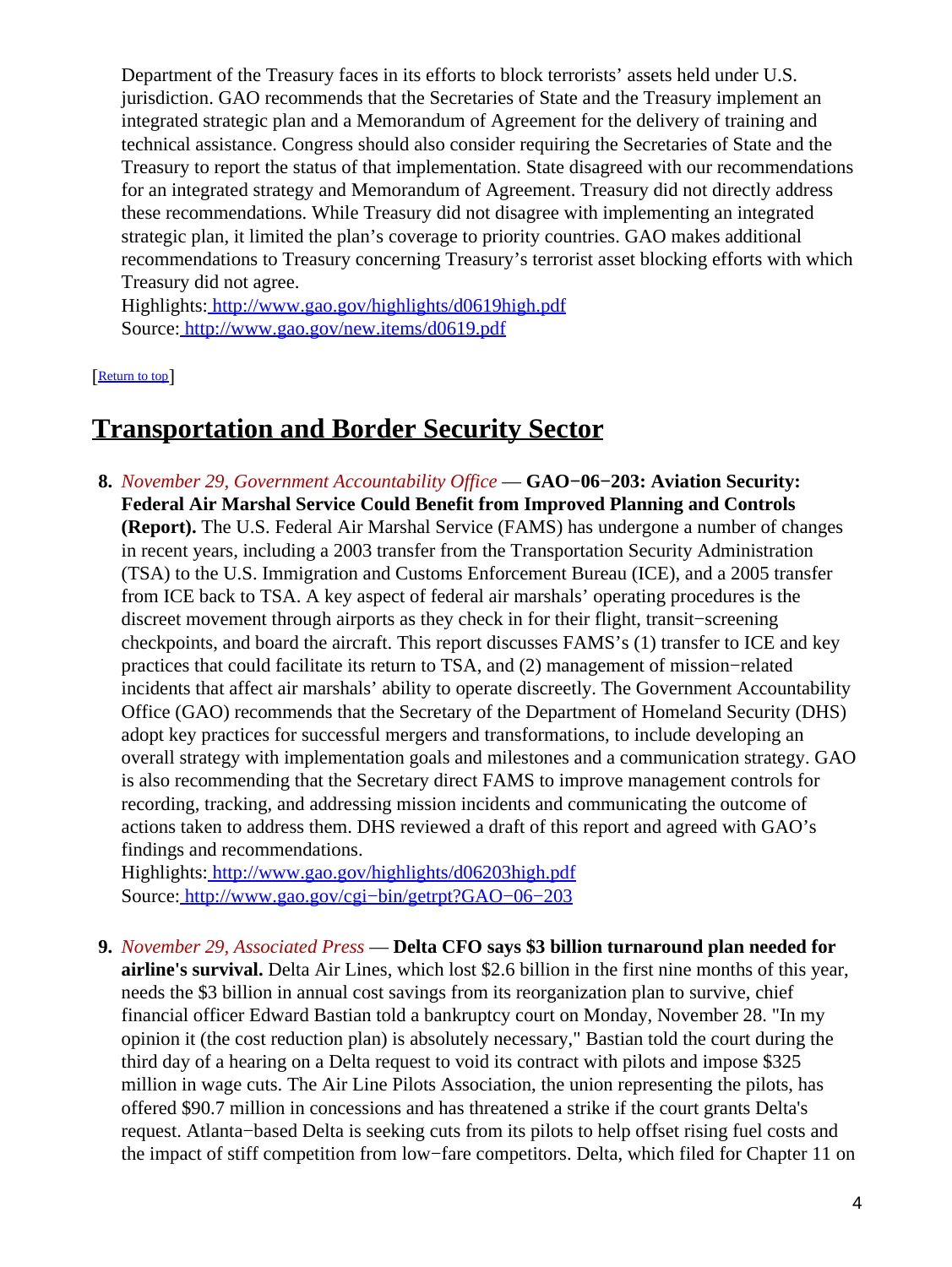September 14, has recorded losses of more than \$11 billion since January 2001. Bastian said the airline is also trying to cut costs by renegotiating aircraft leases, but said its employment costs are hobbling its ability to compete.

Source[: http://www.usatoday.com/travel/news/2005−11−28−delta−bankrup tcy\\_x.htm](http://www.usatoday.com/travel/news/2005-11-28-delta-bankruptcy_x.htm)

### **10.** *November 29, New York Times* — **Federal Aviation Administration calls for mediation in**

**talks with controllers.** Seeking concessions like those that airlines got from pilots, the head of the Federal Aviation Administration called Monday, November 28, for mediation in talks with unionized air traffic controllers, saying contract discussions were near an impasse. The agency's administrator, Marion C. Blakey, said at a news conference that the union was calling for pay increases of 5.6 percent a year for five years, a proposal that Blakey said was out of touch with "the hard reality of an industry that's in real financial trouble." She said her agency, whose biggest revenue source is a tax on plane tickets, was proposing a five−year pay freeze. A strike now does not seem likely, but experts say something as simple as controllers' strict adherence to air traffic rules could create heavy travel delays.

Source[: http://www.nytimes.com/2005/11/29/politics/29air.html?pagewa nted=all](http://www.nytimes.com/2005/11/29/politics/29air.html?pagewanted=all)

**11.** *November 29, CBC News (Canada)* — **Window broken on board Air Labrador flight.** The Canadian Transportation Safety Board is investigating a weekend incident that the airline says was a case of air rage, but a passenger says was an accident that followed a flight in extremely turbulent winds. Ward Pike, an Air Labrador executive, said the incident on the Twin Otter happened on the runway at Happy Valley−Goose Bay. "An unruly passenger acted in a violent manner and kicked out a window on board the aircraft," Pike said. But passenger Shirley Flowers said she saw nothing fitting that description. She said a passenger accidentally bumped one of the windows with his hand, and it broke. Flowers said the plane had flown through extremely turbulent conditions near the coastal community of Rigolet, before heading to Happy Valley−Goose Bay.

Source[: http://www.cbc.ca/story/canada/national/2005/11/29/nfld\\_airi ncident051129.html](http://www.cbc.ca/story/canada/national/2005/11/29/nfld_airincident051129.html)

**12.** *November 29, Detroit Free Press* — **Power problem closes Detroit−Windsor Tunnel.** A problem with an air system at a DTE Energy station in Detroit caused a brief power outage on Tuesday, November 29, that spread from the Detroit−Windsor Tunnel all the way to neighborhoods on the eastside of the city. The outage briefly shut down the Detroit−Windsor Tunnel, which connects the United States to Canada, for more than two and a half hours and cars that couldn't get though the tunnel were directed to the Ambassador Bridge, officials said. Source[: http://www.freep.com/apps/pbcs.dll/article?AID=/20051129/NEW S11/51129010/1013](http://www.freep.com/apps/pbcs.dll/article?AID=/20051129/NEWS11/51129010/1013)

#### [[Return to top](#page-0-1)]

# <span id="page-4-0"></span>**Postal and Shipping Sector**

Nothing to report. [[Return to top](#page-0-1)]

# <span id="page-4-1"></span>**Agriculture Sector**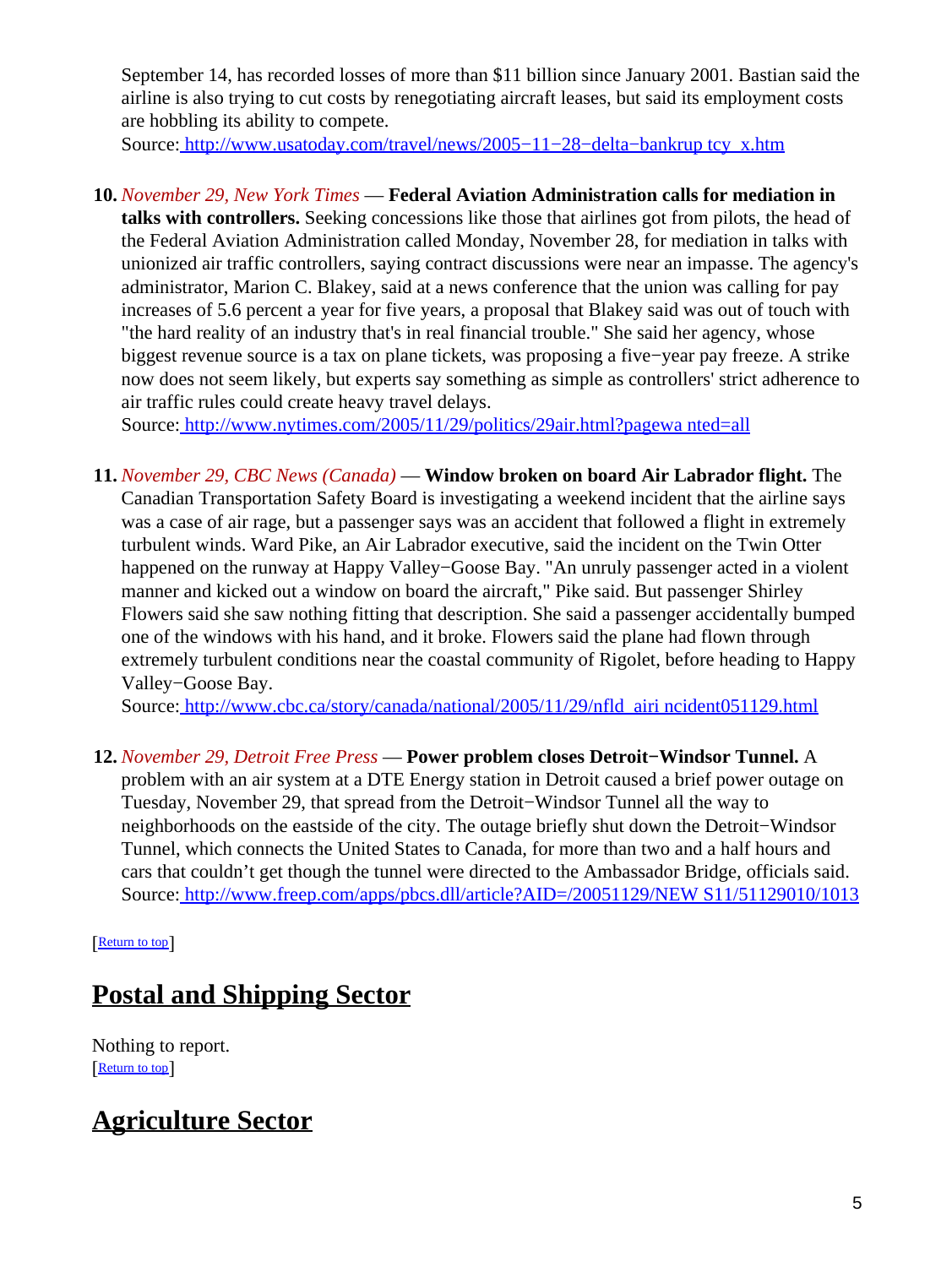**13.** *November 29, Billings Gazette (WY)* — **Chronic wasting disease in third new hunt area in Wyoming.** Two mule deer collected from hunt area 37 near the Bighorn River in Wyoming have tested positive for chronic wasting disease (CWD). This is the third new CWD positive hunt area discovery in the Thermopolis, WY, area this fall. The Game and Fish Department began collecting additional deer samples on Wednesday, November 16, after a sick deer collected near the Wedding of the Waters in hunt area 120 tested positive for CWD. According to Cody wildlife supervisor Gary Brown, this is the first time management action aimed at determining the extent of CWD in an area resulted in identifying a new CWD area. "We collected 28 mule deer from within a one−mile radius of the sick deer's location in adjacent hunt area 37 south of Thermopolis. Two does tested positive for CWD," he said. According to Brown, the Department will collect an additional 22 deer south of Thermopolis in hunt area 120 beginning Thursday, December 1.

Source[: http://www.billingsgazette.com/index.php?id=1&display=rednew](http://www.billingsgazette.com/index.php?id=1&display=rednews/2005/11/29/build/wyoming/96-cwd.inc) s/2005/11/29/build/wyoming/96–cwd.inc

**14.** *November 28, United Press International* — **Shade trees being hurt by plant disease.** Plant pathologists with the St. Paul, MN−based, American Phytopathological Society say the plant disease known as bacterial leaf scorch (BLS) affects such shade tree species as the American elm, red maple, sweet gum, sycamore, and several oak species. The disease has been found in street plantings, small woodlots, and landscapes across the eastern United States, as far west as Texas. Ann Brooks Gould, associate extension specialist at Rutgers University, says current loss of value plus replacement costs for older trees affected by the disease is about \$8,000 per tree. BLS is caused by a bacterial pathogen, Xylella fastidiosa, which is spread by insects. Symptoms of BLS are similar to those caused by environmental stresses, resulting in the disease being often overlooked or misdiagnosed. According to Gould, management options of BLS in urban trees include maintaining plant vigor, removing infected trees and branches that have died from the disease, avoiding planting highly susceptible trees, and designing new tree plantings with a diverse complement of species.

Source[: http://www.upi.com/NewsTrack/view.php?StoryID=20051128−12331 1−4063r](http://www.upi.com/NewsTrack/view.php?StoryID=20051128-123311-4063r)

**15.** *November 28, Western Farm Press* — **Wider, wetter beds linked to lettuce drop.** Research on lettuce drop caused by Sclerotinia species in California fields indicates that plantings on 80−inch beds irrigated twice a week are at greater risk of the fungal disease, says a University of California plant pathologist. Krishna Subbarao observed 40− and 80−inch bed configurations in the Imperial Valley this year and the previous two seasons. Sclerotinia minor is most common in lettuce along the coast, while S. sclerotiorum occurs more often in interior valleys. Under wet conditions, both pathogens attack the lower leaves and stems, leading to decay which collapses plants nearing maturity. "Results obtained thus far...clearly indicate the potential for 80−inch beds to increase lettuce drop incidence caused by both species. This, in turn, can lead to greater numbers of sclerotia in the soil and the establishment of the airborne phase of S. sclerotiorum in the Salinas Valley," Subbarao said. The 80−inch bed concept, which requires custom−built, wider equipment, has been adopted by several farming operations as a means of reducing labor and tractor costs and soil compaction.

Source[: http://westernfarmpress.com/news/11−28−05−beds−linked−to−let tuce−drop/](http://westernfarmpress.com/news/11-28-05-beds-linked-to-lettuce-drop/)

[[Return to top](#page-0-1)]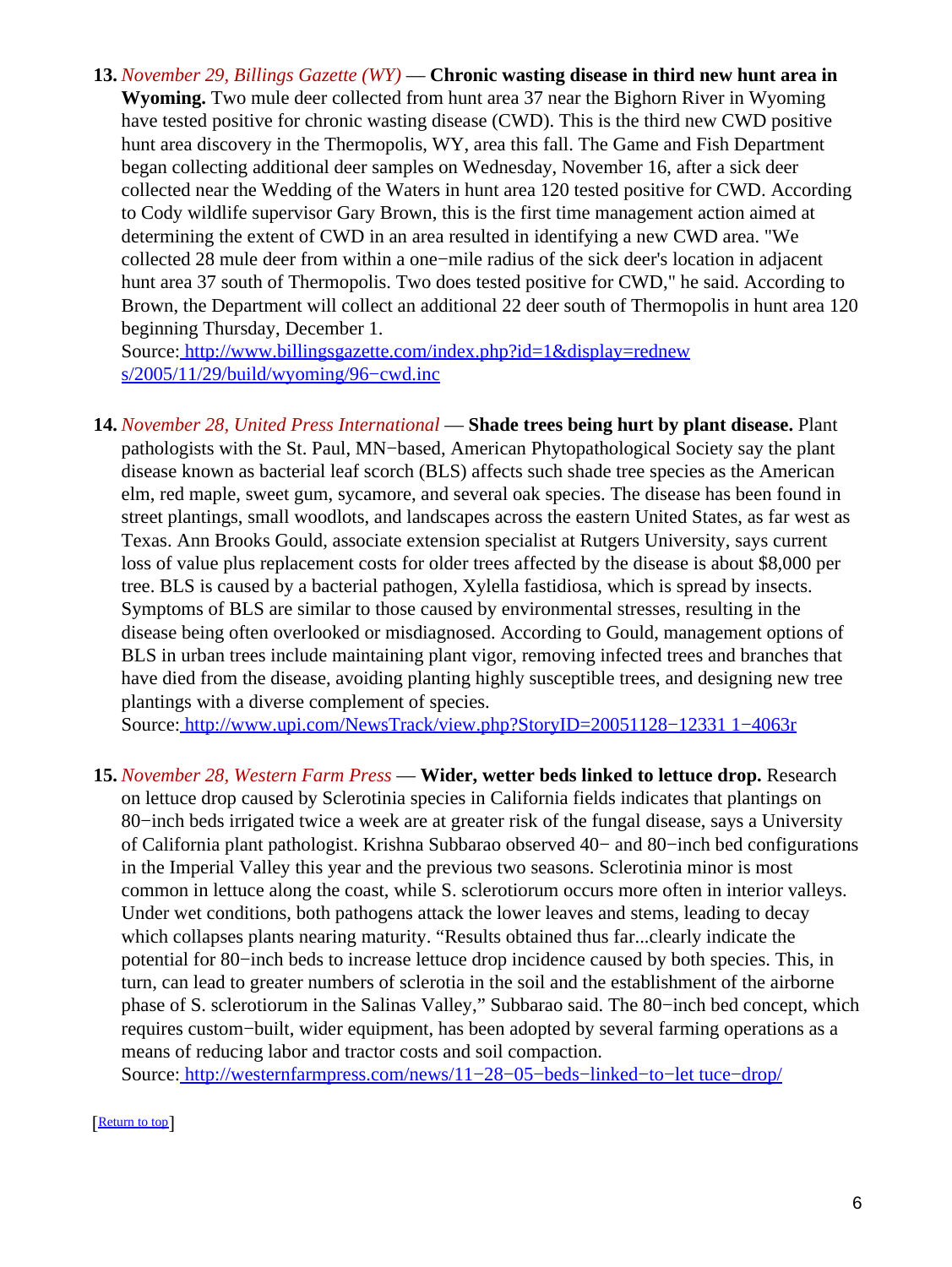## <span id="page-6-0"></span>**Food Sector**

Nothing to report. **[Return to top](#page-0-1)** 

# <span id="page-6-1"></span>**Water Sector**

**16.** *November 29, Journal Star (NE)* — **Water debt threatening a way of life.** Nebraska hasn't been living up to the terms of its agreement to give Kansas 40 percent of the flow of the Republican River, as it agreed to do in a 2002 settlement to a lawsuit. As drought gripped the state, Nebraska failed to live up to its agreement in 2003 and again in 2004. By the end of this year, Nebraska will owe Kansas more than 100,000 acre−feet of water. An acre−foot is the amount of water needed to cover one acre to a depth of one foot. If Nebraska stopped irrigating 100,000 acres in the basin for three years, it still wouldn't solve the problem, according to water officials. Last year, the Lower Republican Natural Resources District cut back pumping by 25 percent. But it hasn't been enough. Under the settlement, Nebraska can use a five−year average in measuring water supplied to Kansas. In the meantime, irrigators and officials are desperately searching for a way to come up with the water Nebraska owes Kansas. A new federal program, partially funded by the state, pays farmers to take land out of irrigation, but there's uncertainty about whether the state's taxpayers are willing to expand the program. Source[: http://www.journalstar.com/articles/2005/11/29/editorial\\_mai](http://www.journalstar.com/articles/2005/11/29/editorial_main/doc438baa56a0e4d570303933.txt) [n/doc438baa56a0e4d570303933.txt](http://www.journalstar.com/articles/2005/11/29/editorial_main/doc438baa56a0e4d570303933.txt)

[[Return to top](#page-0-1)]

# <span id="page-6-2"></span>**Public Health Sector**

**17.** *November 29, Agence France Presse* — **Bird flu subsides in Russia.** Outbreaks of bird flu have subsided in Russia and the virus is now known to be present in only two locations in the country, a sharp decrease from the 10 zones that were affected a month ago. "As of November 29, there are still two areas on the territory of the Russian Federation affected by bird flu," the health ministry said in a statement. One was in the region of Kurgan about 1,300 miles southeast of Moscow and the other in the Astrakhan region 930 miles south of the capital on the edge of the Caspian Sea, the ministry said.

Source: http://news.yahoo.com/s/afp/20051129/hl\_afp/healthflurussia 051129130010; ylt=AnPOANbVz6UvPtZpGNIOELWJOrgF; ylu=X3oDMTBi [MW04NW9mBHNlYwMlJVRPUCUl](http://news.yahoo.com/s/afp/20051129/hl_afp/healthflurussia_051129130010;_ylt=AnPOANbVz6UvPtZpGNIOELWJOrgF;_ylu=X3oDMTBiMW04NW9mBHNlYwMlJVRPUCUl)

**18.** *November 29, Proceedings of the National Academy of Sciences* — **Genome sequence of Clostridium botulinum type C neurotoxin−converting phage.** Botulinum neurotoxins (BoNTXs) produced by Clostridium botulinum are among the most poisonous substances known. Of the seven types of BoNTXs, genes for type C1 and D toxins (BoNTX/C1 and D) are carried by bacteriophages. The gene for exoenzyme C3 also resides on these phages. Researchers present the complete genome sequence of c−st, a representative of BoNTX/C1−converting phages. The genome is a linear double−stranded DNA of 185,682 bp with 404−bp terminal direct repeats, the largest known temperate phage genome. Researchers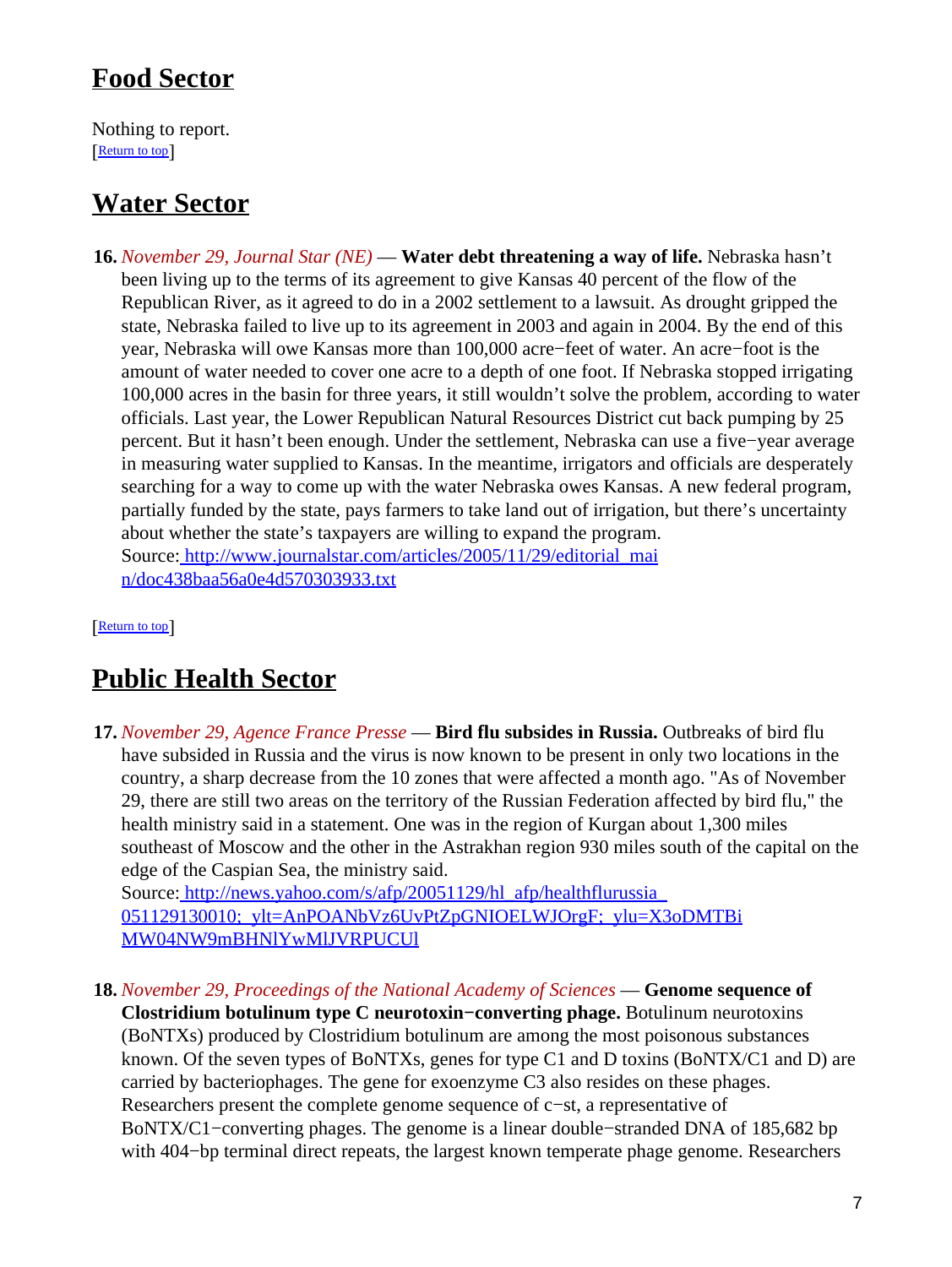identified 198 potential protein−coding regions, including the genes for production of BoNTX/C1 and exoenzyme C3. Very exceptionally, as a viable bacteriophage, a number of insertion sequences were found on the c−st genome. By analyzing the molecular structure of the c−st genome in lysogens, researchers also found that it exists as a circular plasmid prophage. These features account for the unstable lysogeny of BoNTX phages, which has historically been called "pseudolysogeny." The PCR scanning analysis of other BoNTX/C1 and D phages based on the c−st sequence further revealed that BoNTX phages comprise a divergent phage family, probably generated by exchanging genomic segments among BoNTX phages and their relatives.

Source[: http://www.pnas.org/cgi/content/full/102/48/17472](http://www.pnas.org/cgi/content/full/102/48/17472)

- **19.** *November 28, Stockholm University (Sweden)* — **Researchers discover substance that may stop anthrax bacteria.** Researchers at Stockholm University have found a substance that quickly knocks out the anthrax bacterium. The scientists have identified the enzyme in the bacterium that makes it multiply. The substance N−hydroxylamine arrests the enzyme, and the bacterium stops growing. "An anthrax infection in the lungs develops very rapidly and must be stopped as quickly as possible. This can be done by combining the substance N−hydroxylamine with ordinary antibiotics that work more slowly," said Professor Britt−Marie Sjöberg, Department of Molecular Biology and Functional Genomics. "The fact that we have identified a chemically simple and commercially available substance with these properties is of great significance both practically and in terms of further research," added Sjöberg. Source[: http://www.su.se/pub/jsp/polopoly.jsp?d=1043&a=3725](http://www.su.se/pub/jsp/polopoly.jsp?d=1043&a=3725)
- **20.** *November 28, CIDRAP* — **Many H5N1 cases bunched in families.** More than a third of the human cases of H5N1 avian influenza that occurred over a 19−month period were clustered within families, suggesting the possibility that some family members caught the virus from others, according to a recent report. Forty−one of 109 cases identified between January 2004 and July 2005 occurred in 15 families, with between two and five cases per family, according to the report. Researchers previously identified one cluster, involving a young Thai girl and her mother and aunt in September 2004, as a probable result of person−to−person transmission. Too little information is available to conclude whether the virus spread from person to person in any of the other families. Family clusters don't necessarily mean the virus is spreading from person to person, the report notes. They may simply mean that relatives were exposed to H5N1−infected poultry at the same time. However, in three family clusters, the first and second patients fell ill more than a week apart, which suggests that they probably didn't acquire the virus from the same source at the same time.

Report: [http://www.cdc.gov/ncidod/EID/vol11no11/05−0646.htm](http://www.cdc.gov/ncidod/EID/vol11no11/05-0646.htm) Source[: http://www.cidrap.umn.edu/cidrap/content/influenza/avianflu/](http://www.cidrap.umn.edu/cidrap/content/influenza/avianflu/news/nov2805family.html) [news/nov2805family.html](http://www.cidrap.umn.edu/cidrap/content/influenza/avianflu/news/nov2805family.html)

**21.** *November 28, Associated Press* — **Study: Bird flu vaccine can stop spread.** Vaccines can keep chickens from dying of bird flu, but can immunized birds still silently spread infection? Scientists in the Netherlands put the question to a test — using vaccines against a different strain  $-$  and concluded that vaccinating poultry indeed can block viral spread between birds. "Vaccination can be an attractive tool to prevent outbreaks of highly pathogenic AI (avian influenza) viruses in poultry, thereby achieving the aim of eliminating the source of human infections," concludes lead researcher J.A. van der Groot of the Netherlands' Central Institute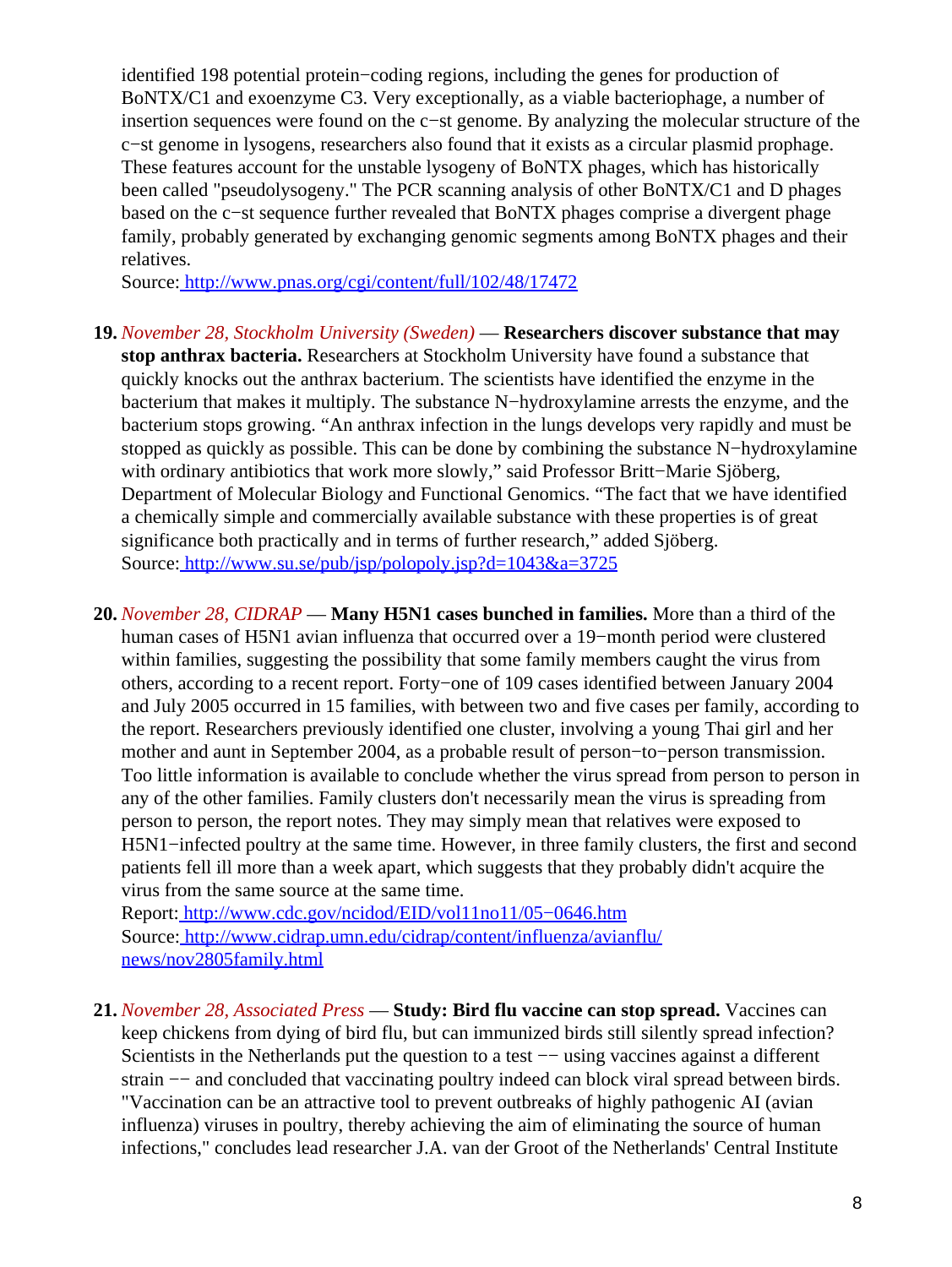for Animal Disease Control. Previous research found that vaccination could protect individual chickens from falling ill with various flu strains. But there have been reports of asymptomatic chickens shedding virus after vaccination, raising concern. So van der Groot and colleagues tested two vaccines against the H7N7 bird−flu strain, by housing infected chickens together with healthy vaccinated ones. Two weeks after inoculation, both vaccines completely blocked H7N7 spread between chickens. There were marginal differences in effectiveness between the two vaccines, however, leading the researchers to conclude that poultry vaccines' ability to stop viral spread should be tested before health authorities choose which one to use. Source[: http://www.washingtonpost.com/wp−dyn/content/article/2005/11](http://www.washingtonpost.com/wp-dyn/content/article/2005/11/28/AR2005112801160.html) [/28/AR2005112801160.html](http://www.washingtonpost.com/wp-dyn/content/article/2005/11/28/AR2005112801160.html)

[[Return to top](#page-0-1)]

## <span id="page-8-0"></span>**Government Sector**

Nothing to report. [[Return to top](#page-0-1)]

## <span id="page-8-1"></span>**Emergency Services Sector**

**22.** *November 29, Daily Yomiuri Online (Japan)* — **Japanese antiterror drill not foolproof, reveals flaws in response plan.** An exercise conducted in Fukui Prefecture, Japan, on Sunday, November 27, simulating a terrorist attack on a nuclear power plant has brought to the fore a host of problems that must be resolved to boost the nation's emergency preparedness. Although the exercise went as planned, it failed to answer several questions that must be addressed to ensure evacuation operations could be successfully implemented in a real terrorist attack. The exercise was conducted on the Tsuruga Peninsula, which has many sightseeing spots and is packed with beachgoers and other tourists in the summer. However, how to evacuate these sightseers safely was not considered in this exercise. In addition, one impediment expected to hamper evacuations and antiterrorist activities is road congestion. The prefecture's two major highways linking the peninsula with the Hokuriku Expressway are often jam−packed with vehicles, especially in the summer. One key measure to prevent traffic jams in the exercise involved local authorities calling on residents to walk to designated assembly spots. In addition, some officials who took part in the exercise said discrepancies among different organizations involved in the evacuation that use markedly different designations and equipment needed to be resolved.

Source[: http://www.yomiuri.co.jp/dy/national/20051129TDY03004.htm](http://www.yomiuri.co.jp/dy/national/20051129TDY03004.htm)

#### **23.** *November 28, Associated Press* — **Authorities stage anti−terror drill at Florence's Pitti**

**Palace.** Italian authorities staged a terrorism drill in Florence's Pitti Palace on Monday, November 28, simulating a nerve gas attack in a gallery housing paintings by Titian, Raphael and Caravaggio. The drill, the latest in a series of similar exercises held in major Italian cities over the past months, involved about 400 people, the prefect's office in Florence said. It was designed to test the city's response and the coordination between law enforcement officials and emergency workers in case of a major attack. The Pitti Palace, dating to the 15th century, is a massive, golden−colored building in the heart of Florence. The museum where the drill was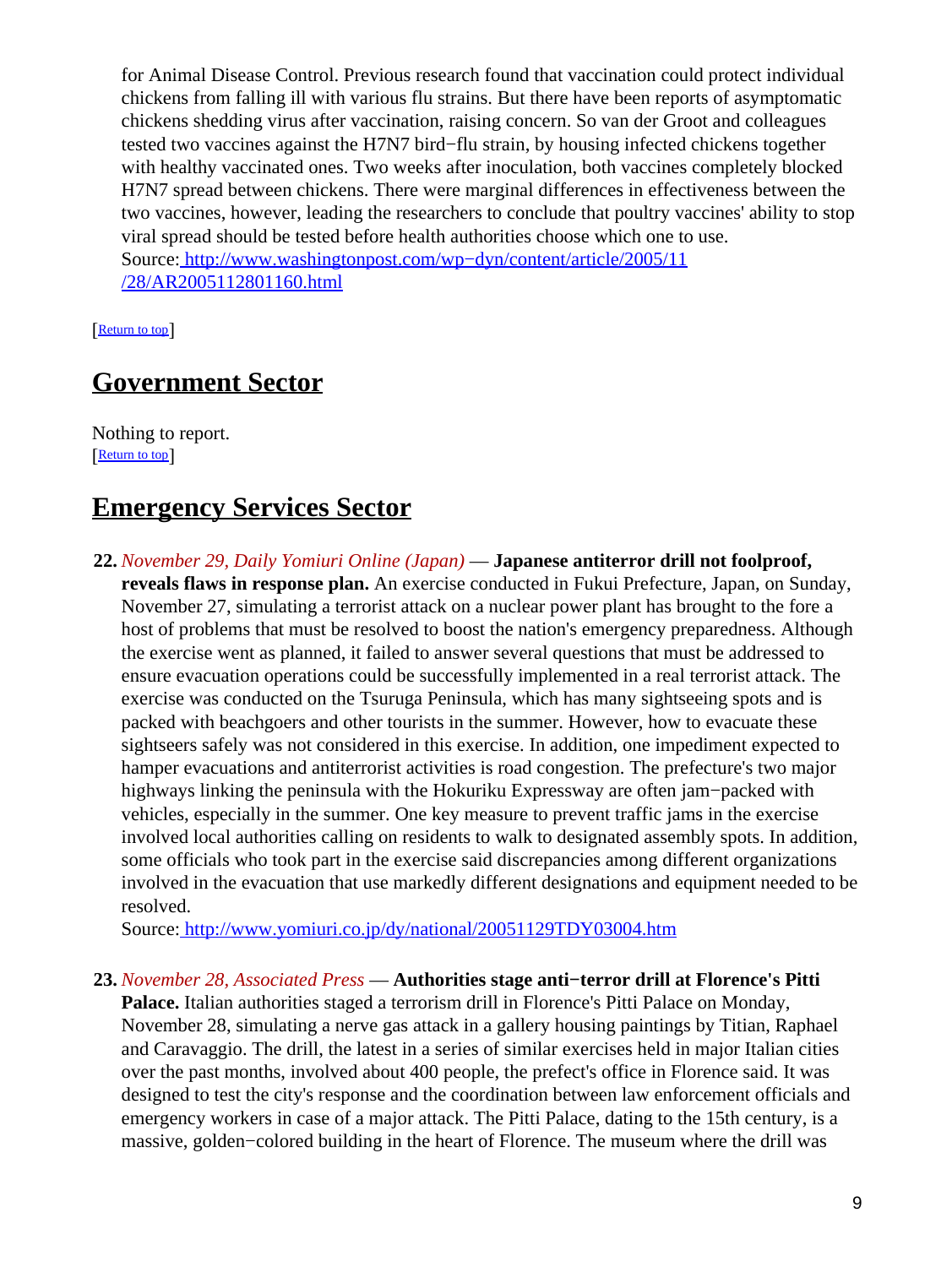staged, the "Galleria Palatina," houses some 500 paintings, and is a major tourist attraction in the city. Italy has been on high alert since the July 7 terror attacks in London. Cities that have staged anti−terror drills include Rome, Milan and Turin, where winter Olympics are scheduled to be held early next year.

Source[: http://msnbc.msn.com/id/10236636/](http://msnbc.msn.com/id/10236636/)

**24.** *November 28, St. Louis Post−Dispatch (MO)* — **Group urges more disaster planning in Missouri.** Downtown St. Louis, MO, is better prepared for disasters than four years ago due to the cooperative effort among businesses and public safety agencies, leaders of the effort said Monday, November 28. Former Senator John C. Danforth (R−MO) and St. Louis lawyer Walter Metcalfe spoke about enlisting more partners in making plans to deal with a range of possibilities including earthquakes, tornadoes, terrorist attacks or chemical leaks. Danforth and Metcalfe head the Downtown St. Louis Emergency Preparedness Organization, a nonprofit public and private partnership known as DSTEP. The group is seeking to identify needs and supply resources to assure that downtown will be prepared in the event of a public emergency, as well as improve communication between first responders and downtown businesses and residents. "Preparedness is everything, communications is everything," said Danforth at a news conference, noting that the group was formed after the attacks of September 11, 2001. The group already has 55 members −− representing businesses, buildings, agencies and organizations −− who are participating in a dedicated radio communication system linking them directly to police and fire departments.

Source[: http://www.stltoday.com/stltoday/news/stories.nsf/stlouiscit](http://www.stltoday.com/stltoday/news/stories.nsf/stlouiscitycounty/story/825D444D142642E3862570C8001739B9?OpenDocument) [ycounty/story/825D444D142642E3862570C8001739B9?OpenDocument](http://www.stltoday.com/stltoday/news/stories.nsf/stlouiscitycounty/story/825D444D142642E3862570C8001739B9?OpenDocument)

[[Return to top](#page-0-1)]

# <span id="page-9-0"></span>**Information Technology and Telecommunications Sector**

- **25.** *November 29, Security Focus* — **Microsoft Windows SynAttackProtect predictable hash remote denial of service vulnerability.** Microsoft Windows is prone to a denial of service vulnerability. The vulnerability arises due to a design error in the function responsible for the hash table management for "SynAttackProtect." Reports indicate that the affected function used by the TCP/IP stack creates a predictable hash, allowing an attacker to send a large number of SYN packets with an identical hash value. A successful attack can eventually lead to a denial of service condition due to the lookup algorithm becoming very inefficient at performing searches. Solution:<http://www.securityfocus.com/bid/15613/solution> Source[: http://www.securityfocus.com/bid/15613/references](http://www.securityfocus.com/bid/15613/references)
- **26.** *November 29, Associated Press* — **Deadline passes for Internet phone service.** Vonage Holdings Corp., the nation's largest non−cable provider of Internet phone service, could be barred from signing up new customers in many markets because it failed to meet the deadline to provide reliable emergency 911 service to all subscribers. The Federal Communications Commission (FCC) gave Vonage and other companies that sell Internet−based phone service 120 days to comply with its order requiring enhanced 911, or E911, in all their service areas. The deadline to show the government where E911 is available was Monday, November 28. Citing public safety concerns, the FCC in May ordered companies selling Voice over Internet Protocol (VoIP) to ensure that callers can reach an emergency dispatcher when they dial 911.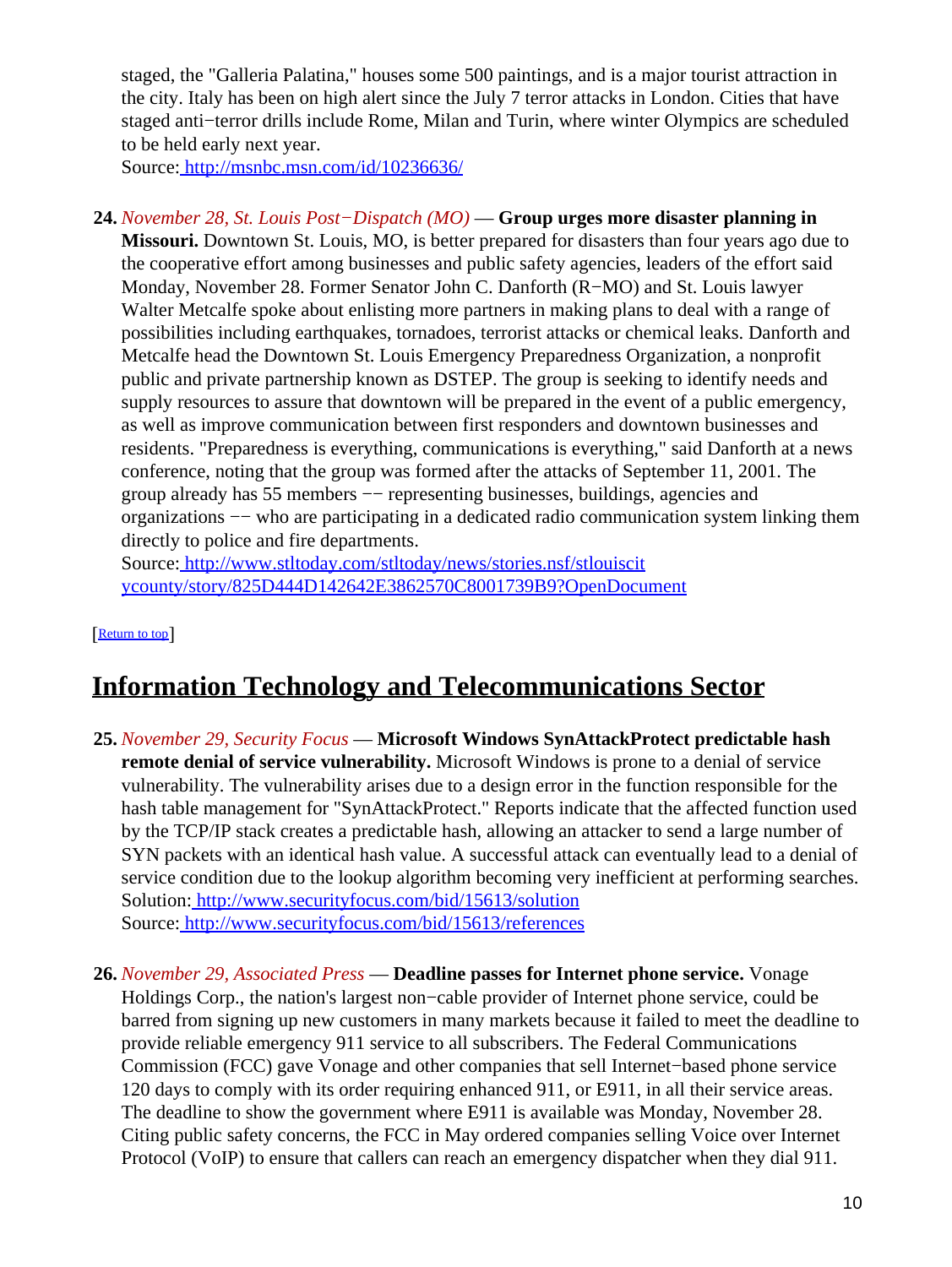The dispatchers also must be able to tell where callers are located and the numbers from which they are calling. VoIP providers were told that if they failed to meet the deadline they could no longer market their service or accept new customers in areas that didn't have enhanced 911. They will not have to disconnect current customers who don't have full 911 service, as some providers had feared.

Source[: http://news.yahoo.com/s/ap/20051129/ap\\_on\\_hi\\_te/internet\\_pho](http://news.yahoo.com/s/ap/20051129/ap_on_hi_te/internet_phones_e911;_ylt=AjaLT2jsjEo3.4v7erjRrDcjtBAF;_ylu=X3oDMTA5aHJvMDdwBHNlYwN5bmNhdA--) nes\_e911;\_vlt=AjaLT2jsjEo3.4v7erjRrDcjtBAF;\_ylu=X3oDMTA5aHJv [MDdwBHNlYwN5bmNhdA−−](http://news.yahoo.com/s/ap/20051129/ap_on_hi_te/internet_phones_e911;_ylt=AjaLT2jsjEo3.4v7erjRrDcjtBAF;_ylu=X3oDMTA5aHJvMDdwBHNlYwN5bmNhdA--)

**27.** *November 28, Government Computer News* — **Controls on Federal Bureau of Investigation Sentinel project paying off, inspector general says.** Although the Federal Bureau of Investigation (FBI) experienced a major setback in its failure to deploy the long−awaited Virtual Case File (VCF) IT system, it is performing better in its management of the Sentinel successor system, according to a report from the Department of Justice's inspector general. Because of the serious problems with development of the VCF project −− which was to replace the FBI's paper−based criminal investigation records system with electronic records −− the inspector general's office said it has initiated a long−term audit and continued monitoring of Sentinel, and will issue several reports on the project in the coming months. There are signs of improvement. "As of October 2005, our preliminary assessment is that the FBI has instituted important improvements in its IT management controls and practices that it did not have when it attempted to develop the Virtual Case File," the inspector general's report said. The report highlights several major management challenges at the department, including concerns about timely upgrades to IT systems, information−sharing and information security. Despite some successes the FBI's current IT systems overall "fall far short of what is needed," the report concluded.

Department of Justice report[: http://www.usdoj.gov/oig/challenges/2005.htm](http://www.usdoj.gov/oig/challenges/2005.htm) Additional information on Sentinel: [http://www.gcn.com/24\\_12/news/35886−1.html](http://www.gcn.com/24_12/news/35886-1.html) Source[: http://www.gcn.com/vol1\\_no1/daily−updates/37653−1.html](http://www.gcn.com/vol1_no1/daily-updates/37653-1.html)

#### **28.** *November 28, Reuters* — **Federal Trade Commission: Spam e−mail filters getting better.**

E−mail spammers are aggressive as ever but Internet providers are getting better at blocking junk messages before they reach users' inboxes, according to a U.S. Federal Trade Commission (FTC) study released on Monday, November 28. The FTC found that spammers continue to "scrape" e−mail addresses from the Web using automated programs that look for the telltale "@" sign. But up to 96 percent of those messages were blocked by the two Web−based e−mail providers used by the FTC in its test. The FTC did not say which providers it used in its study. "This encouraging result suggests that anti−spam technologies may be dramatically reducing the burden of spam on consumers," the report said. The FTC noted that Internet providers still must bear the burden of filtering out those messages.

FTC Press Release:<http://www.ftc.gov/opa/2005/11/spam3.htm> FTC Spam study:<http://www.ftc.gov/opa/2005/11/spamharvest.pdf> Source[: http://today.reuters.com/news/NewsArticle.aspx?type=internet](http://today.reuters.com/news/NewsArticle.aspx?type=internetNews&storyID=2005-11-28T211837Z_01_SPI876594_RTRUKOC_0_US-SPAM.xml) News&storyID=2005−11−28T211837Z\_01\_SPI876594\_RTRUKOC\_0\_US–SP AM.xml

**29.** *November 28, Government Computer News* — **Agencies must monitor insider network**

**threats, expert says.** Agency networks are more vulnerable than ever, according to a former Central Intelligence Agency (CIA) official and cybersecurity expert, and the greatest threat to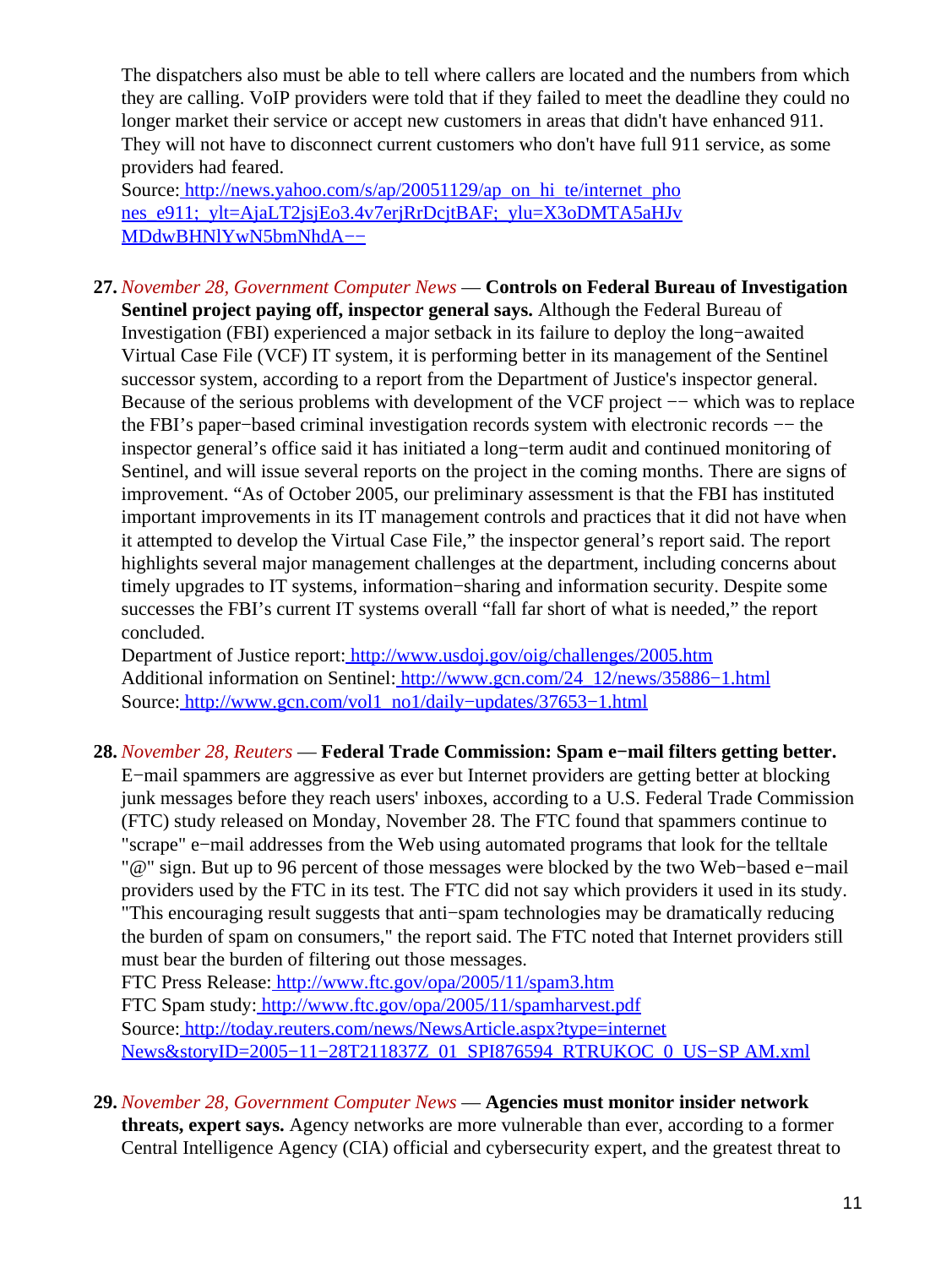an organization's network security may come from within. Eric Cole, who worked for the CIA for more than five years, told an audience of government and corporate security professionals Monday, November 28, at the inaugural Techno Forensics Conference at the National Institute of Standards and Technology that despite their best efforts, networks are only getting more porous. Cole said an emerging threat for organizations is that the emphasis on thwarting outside attacks and tracing their origins has led them to overlook the insider threat. In several recent cases, organizations conducted preliminary forensic examinations after network incidents and identified employees as being responsible. Aside from network insecurity, Cole said agencies need to have standardized procedures for computer forensics. A lack of standardized procedures for computer forensics, he warned, will jeopardize organizations' abilities to use forensic examinations at trial.

Source[: http://www.gcn.com/vol1\\_no1/daily−updates/37654−1.html](http://www.gcn.com/vol1_no1/daily-updates/37654-1.html)

**30.** *November 28, eWeek* — **Malicious keyloggers run rampant on net.** Keylogging programs are the epitome of online stealth, and they're also a mushrooming problem on the Internet. Reports of new keylogging programs soared higher this year, as part of a wave of multifunction malware with integrated keylogging features, according to VeriSign Inc.'s security information company iDefense Inc. The programs often evade detection by anti−virus tools and can be difficult to detect once installed, experts warn. More than 6,000 keylogging programs will be released by the end of this year, according to projections by iDefense. That's an increase of 2,000 percent over the last five years, company officials said. Keyloggers have been around for years and are also sold as legitimate applications  $-$  often as monitoring tools for concerned parents or suspicious spouses  $-$  according to Ken Dunham, director of malicious code at iDefense, in Reston, VA. Malicious keyloggers are increasingly part of modular programs that contain Trojan horse, spamming and remote control features, as well, Dunham said. Anti−virus companies have developed signatures that will stop many of those programs before they can be installed, but new programs with unique signatures are readily available from malicious code download sites.

Source[: http://www.eweek.com/article2/0,1895,1893515,00.asp](http://www.eweek.com/article2/0,1895,1893515,00.asp)

#### **31.** *November 25, Reuters* — **European Union committee backs telecom data storage rule.** A

European Union (EU) committee agreed that details of all EU−wide phone calls and Internet use should be stored, but the steps did not go as far as some member states had wanted in the battle against terrorism and crime. The European Parliament's civil liberties committee voted by 33 to eight in favor of the new rules on Thursday, November 24, whereby details on telephone calls and Internet use −− but not their content −− would be kept for six to 12 months. Telecom firms typically store data for three months for billing purposes. Some EU states want it kept for 24 months. The full Parliament votes on the rules in December, and member states must approve them before they become law.

Source[: http://today.reuters.com/news/newsArticleSearch.aspx?storyID](http://today.reuters.com/news/newsArticleSearch.aspx?storyID=85494+25-Nov-2005+RTRS&srch=eu+data+storage+rule) [=85494+25−Nov−2005+RTRS&srch=eu+data+storage+rule](http://today.reuters.com/news/newsArticleSearch.aspx?storyID=85494+25-Nov-2005+RTRS&srch=eu+data+storage+rule)

**32.** *November 21, Federal Computer Weekly* — **Lost records convince officials that encrypted**

**digital backups are crucial.** After Hurricane Katrina devastated the Gulf Coast region, along with many vital records, federal officials realized they needed to digitize such records to prevent future data loss. But storage analysts say federal agencies are behind the curve when it comes to safeguarding digitized records stored elsewhere. Federal agencies are not encrypting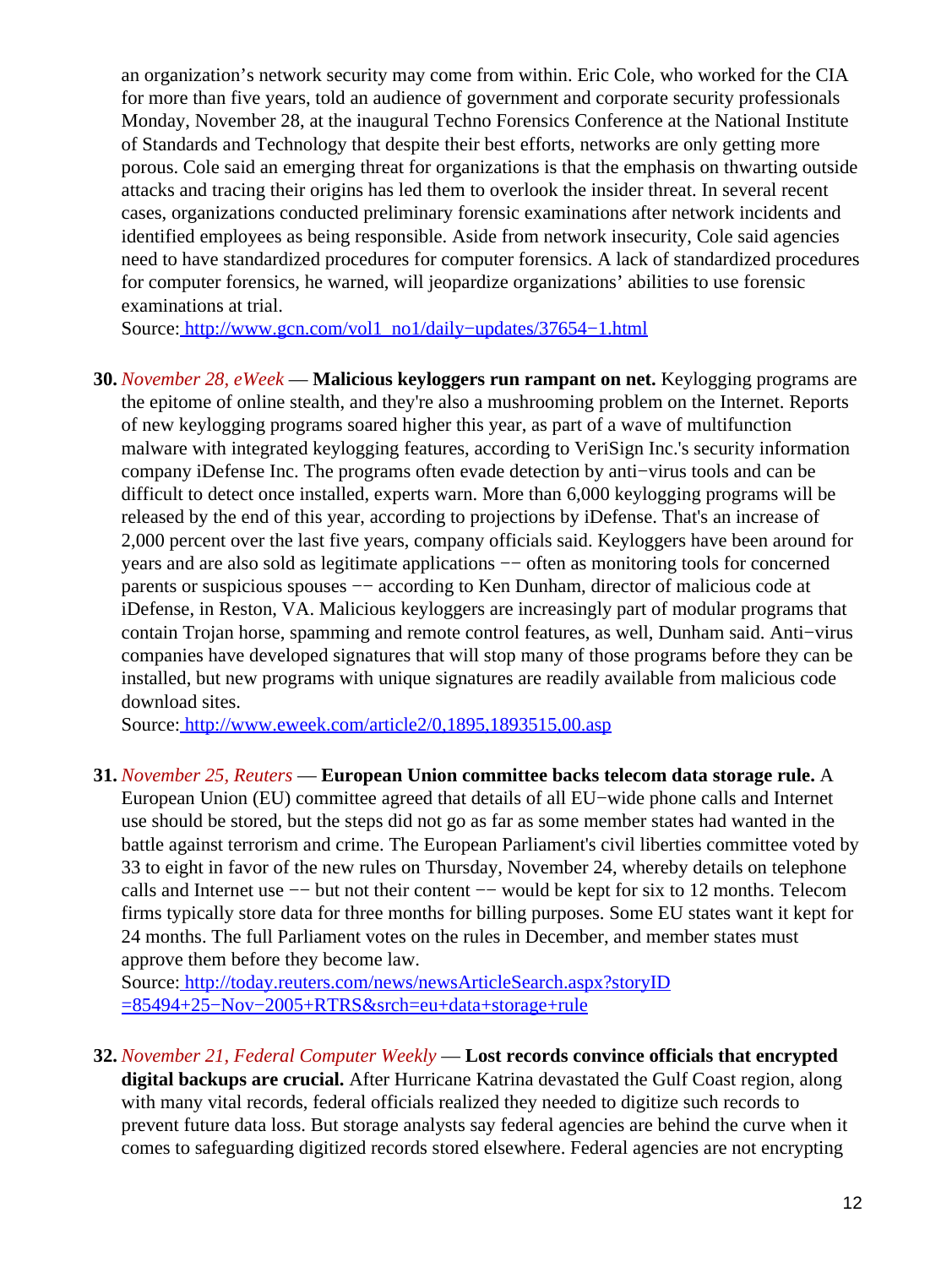their off−site data, said Jon Oltsik, a senior analyst at research firm Enterprise Strategy Group. Katrina's destruction demonstrated the importance of electronic backup copies of documents such as health records and flood maps. But by keeping copies of critical information, agencies also create new opportunities for data theft. Oltsik is the author of a recent survey that asked 388 agencies and companies whether they encrypt backup data as they copy it to tape. "Of the five industry segments we looked at, [the local/federal] government was the worst," he said. Only three percent of government organizations said they always encrypt backup data, and 77 percent said they never do. Overall, only seven percent of the organizations surveyed said they always encrypt backup data, despite the fact that vendors have offered backup encryption tools for at least 15 years, Oltsik said.

<span id="page-12-0"></span>Source[: http://fcw.com/article91509−11−21−05−Print](http://fcw.com/article91509-11-21-05-Print)

#### **Internet Alert Dashboard**

**DHS/US−CERT Watch Synopsis**

**Over the preceding 24 hours, there has been no cyber activity which constitutes an unusual and significant threat to Homeland Security, National Security, the Internet, or the Nation's critical infrastructures.**

**US−CERT Operations Center Synopsis:** US−CERT is aware of a publicly reported vulnerability in the way Cisco PIX firewalls process legitimate TCP connection attempts. A remote attacker may be able to send spoofed, malformed TCP packets with incorrect checksum values through affected PIX firewalls. Legitimate network traffic to the destination, PIX protected hosts may be blocked until the invalid PIX connection attempt entry times out around two minutes by default. Until a patch or more information becomes available,

US−CERT recommends that system administrators who may be affected consider reconfiguring certain connection timers on Cisco PIX systems.Public exploit code for this reported vulnerability may be useful for automating a sustained attack.

For more information please review the following US−CERT Vulnerability Note (VU#853540):

Cisco PIX TCP checksum verification failure report <http://www.kb.cert.org/vuls/id/853540>

|               | <b>Current Port Attacks</b>                                               |
|---------------|---------------------------------------------------------------------------|
| Top 10        | $ 17651$ (---), 6881 (bittorrent), 1026 (win-rpc), 445 (microsoft-ds), 80 |
| <b>Target</b> | (www), 27015 (halflife), 1029 (---), 50202 (---), 65535                   |
| <b>Ports</b>  | (Adoreworm), 53 (domain)                                                  |
|               | Source: http://isc.incidents.org/top10.html; Internet Storm Center        |

To report cyber infrastructure incidents or to request information, please contact US–CERT at soc@us–cert.gov or visit their Website: [www.us−cert.gov.](http://www.us-cert.gov/)

Information on IT information sharing and analysis can be found at the IT ISAC (Information Sharing and Analysis Center) Website: [https://www.it−isac.org/.](https://www.it-isac.org/)

[[Return to top](#page-0-1)]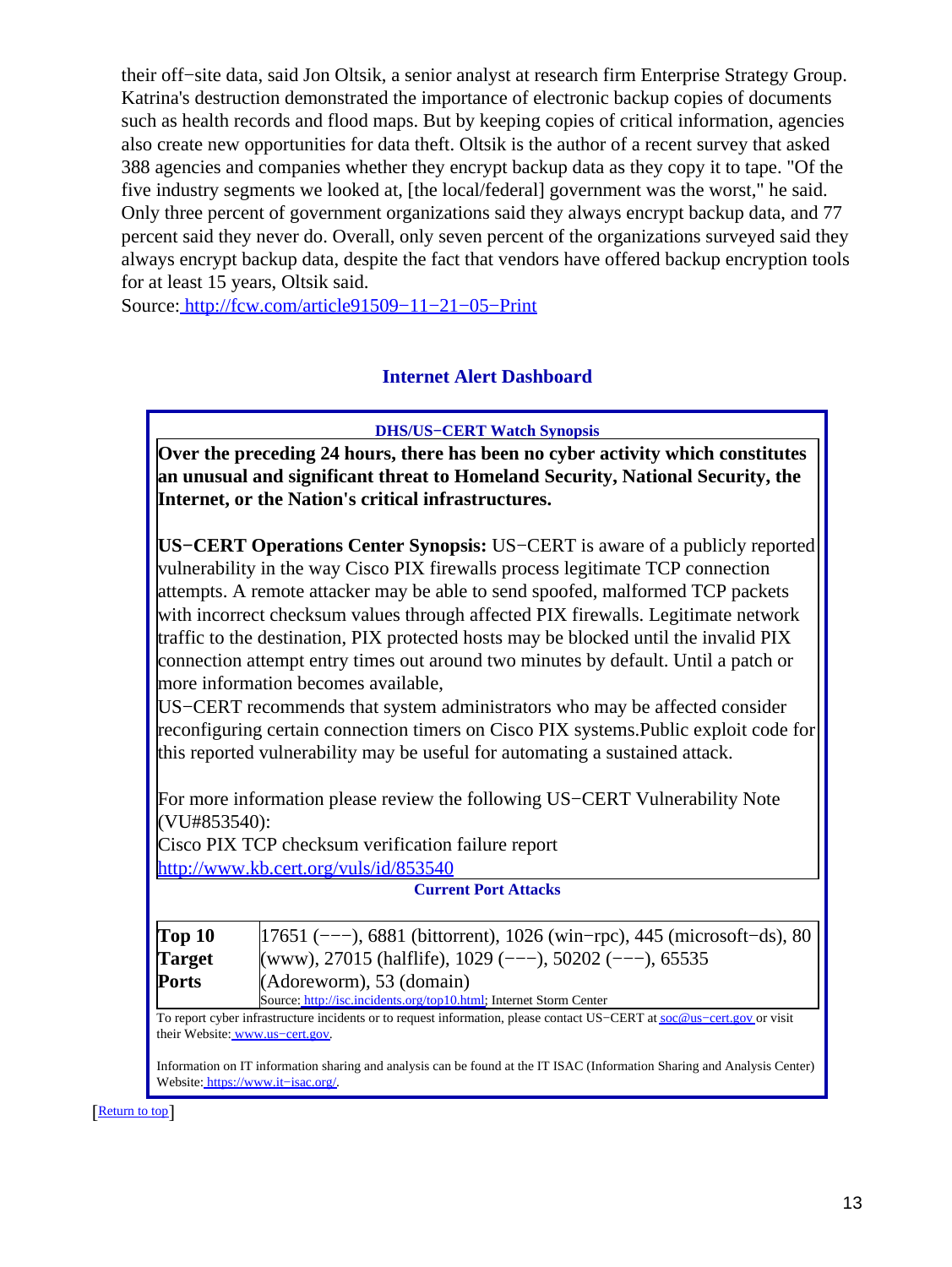# <span id="page-13-1"></span>**Commercial Facilities/Real Estate, Monument &Icons Sector**

**33.** *November 29, New York Daily News* — **Odor sends school into panic.** Ambulances rushed dozens of students and adults from Center Moriches High School in Center Noriches, Long Island, to area hospitals on Monday, November 28, after the group reported feeling ill due to an odor in a classroom. A chaotic scene, which included the evacuation of the Frowein Road school, was further complicated when a female student suffered an unrelated seizure just as paramedics arrived at the building, police said. Nineteen students, three food workers and two teachers −− whose symptoms were mainly dizziness and headaches −− were treated and released from the hospital. Air quality tests showed nothing to explain the illnesses, Center Moriches schools Superintendent Donald James said "Please be aware that every precaution was taken by the school district to ensure student safety," James said in a prepared statement. "There have been no medical findings confirming any carbon monoxide poisoning or any other environmentally related matters pertaining to the illnesses."

Source[: http://www.nydailynews.com/boroughs/story/369770p−314615c.ht ml](http://www.nydailynews.com/boroughs/story/369770p-314615c.html)

<span id="page-13-0"></span>**34.** *November 29, Associated Press* — **Miami police take new tack against terror.** Police are planning "in−your−face" shows of force in public places, saying the random, high−profile security operations will keep terrorists guessing about where officers might be next. As an example, uniformed and plainclothes officers might surround a bank building unannounced, contact the manager about ways to be vigilant against terrorists and hand out leaflets in three languages to customers and people passing by, said police spokesperson Angel Calzadilla. He said there would be no random checks of identification. The operations will keep terrorists off guard, Fernandez said. He said al Qaeda and other terrorist groups plot attacks by putting places under surveillance and watching for flaws and patterns in security. Police Chief John Timoney said there was no specific, credible threat of an imminent terror attack in Miami. But he said the city has repeatedly been mentioned in intelligence reports as a potential target. Under the program, both uniformed and plainclothes police will ride buses and trains, while others will conduct longer−term surveillance operations. Mary Ann Viverette, president of the International Association of Chiefs of Police, said the Miami program is similar to those used for years during the holiday season to deter criminals at busy places such as shopping malls. Source[: http://www.cbsnews.com/stories/2005/11/29/ap/national/mainD8 E68RL82.shtml](http://www.cbsnews.com/stories/2005/11/29/ap/national/mainD8E68RL82.shtml)

[[Return to top](#page-0-1)]

## <span id="page-13-2"></span>**General Sector**

**35.** *November 28, eWeek* — **European Commission tightens database ties to fight terrorism.** The European Commission (EC) last week adopted measures that will help fight terrorism and serious crime by opening up development of, and access to, common databases. The databases in question are the VIS (Visa Information System), the SIS (Schengen Information System) and EURODAC (a database containing fingerprints of asylum seekers and illegal immigrants). One of the adopted proposals grants access to the VIS database to both member states responsible for internal security as well as to Europol as they seek to prevent, detect and investigate terrorist offenses and other serious crimes. In order to ensure both the free movement of individuals as well as a high level of security, the EC has given top priority to developing the VIS database as